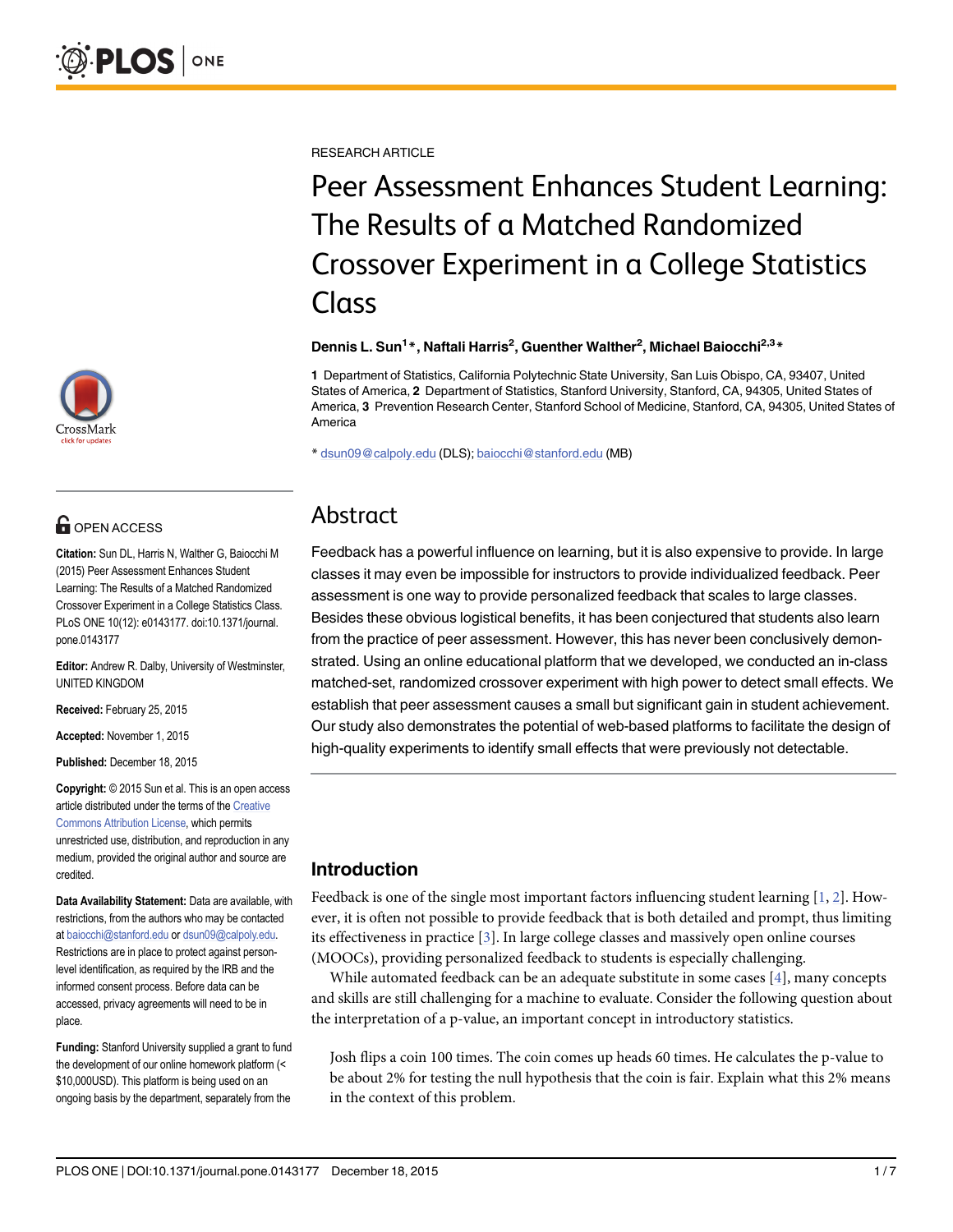<span id="page-1-0"></span>

study. A grant from the Agency for Health Research & Quality provided support for some of Professor Baiocchi's time (KHS022192A).

Competing Interests: The authors have declared that no competing interests exist.

The correct answer is that the 2% represents the probability of observing a result at least this large if the coin were fair. However, a common misconception among students is that it represents the probability the coin is fair. Even with state-of-the-art semantic parsing, machines cannot accurately discriminate incorrect answers from correct ones [[5\]](#page-5-0). On the other hand, a human who understands the concept would have little difficulty distinguishing the two.

Thus, the problem of providing feedback falls into the large class of tasks that are relatively easy for a human but challenging for a machine. Such tasks are fertile ground for crowdsourcing, which has been applied to otherwise intractable problems with surprising success  $[6, 7]$  $[6, 7]$  $[6, 7]$  $[6, 7]$ . Feedback can be "crowdsourced" by having students grade one another, a practice known as peer assessment. Peer assessment provides as many graders as students, enabling more timely and thorough feedback  $[8]$ . It has already made personalized feedback feasible in a number of settings—most notably MOOCs—where it otherwise would be impossible [[9](#page-5-0)].

Instructors often have two main concerns about peer assessment. The first is whether students can be trusted to grade accurately. This question has been extensively studied in the literature, and the consensus is that peer grades are at least comparable to instructor grades [[10](#page-5-0), [11\]](#page-5-0). The second is logistics; peer assessment is logistically complicated if students have to exchange papers in person. However, web-based tools have largely solved this problem. Most modern learning management systems (LMS) come with a built-in peer assessment tool that automatically distributes student responses to peer graders.

Therefore, peer assessment is a workable solution to the problem of feedback; it reduces the burden to the instructors with minimal sacrifice to quality. On top of this, it has been conjectured that students also learn in the process of providing feedback. If true, then peer assessment may be more than just a useful tool to manage large classes; it can be a pedagogical tool that is both effective and inexpensive [\[8,](#page-5-0) [12,](#page-5-0) [13\]](#page-5-0).

This claim was perhaps most visibly advanced in the U.S. Supreme Court case Owasso v. Falvo (2002) [[14](#page-5-0)]. Although the case was primarily concerned with whether peer assessment violated students' privacy, Justice Anthony Kennedy praised peer assessment in his majority opinion, saying

Correcting a classmate's work can be as much a part of the assignment as taking the test itself. It is a way to teach material again in a new context, and it helps show students how to assist and respect fellow pupils [[11](#page-5-0)].

However, to date, there has been scant empirical evidence for this claim. The evidence is based mostly on surveys of student and teacher perceptions [\[8](#page-5-0), [15](#page-5-0)]. Only a few studies have attempted to quantify the effect on an objective criterion such as achievement, but most have been correlational studies. A representative study in this latter category is  $[16]$  $[16]$  $[16]$ , which examined whether peer assessment improved students' writing abilities. However, the study lacked a control group, so it is not possible to know whether students improved any more with peer assessment than they would have otherwise. Furthermore, the study measured achievement using the students' own peer grades, rather than an objective measure (e.g., scores given by a thirdparty observer who was blinded to the treatment). To our knowledge, only one randomized experiment has ever been conducted to measure the effect of peer assessment on achievement, but the study lacked statistical power to reach a conclusion either way  $[17]$ . This gap in the literature has been noted by several researchers, who have suggested this as an important direction of future research [[17](#page-6-0), [18](#page-6-0)].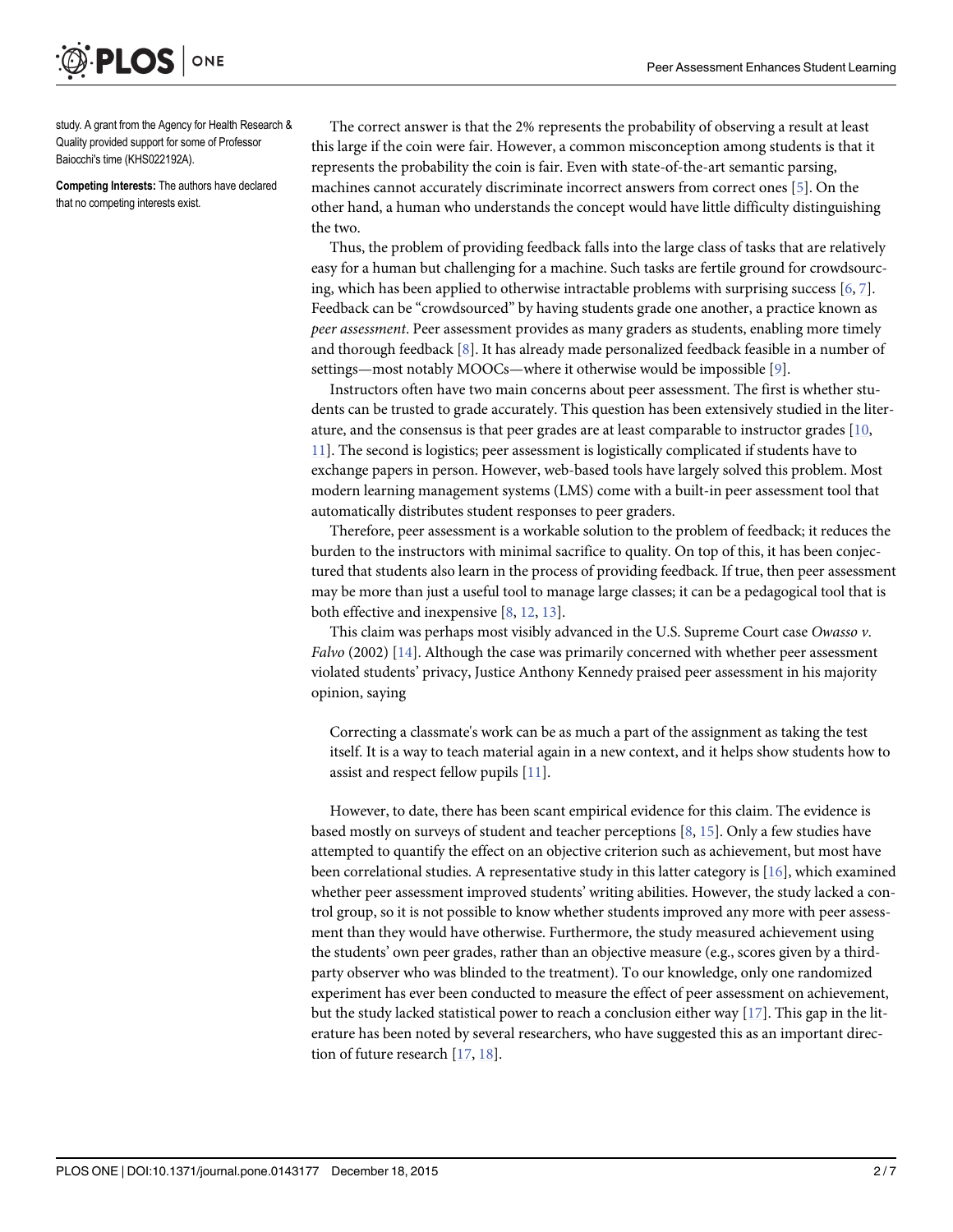#### Materials and Methods

We were interested in whether peer assessment could aid conceptual understanding and problem solving, two skills that are especially relevant in science, technology, engineering, and mathematics (STEM) classes. We conducted a randomized controlled trial (RCT) in a large introductory statistics class, using a crossover design to enhance precision. Written, informed consent was obtained from all participants, and the study was approved by the Stanford University Institutional Review Board. The ten-week course was divided into an introductory unit and four main units. The introductory unit was excluded from the study so that students had time to become acclimated to peer assessment. Each student was then assigned to participate in peer assessment for exactly two of the main units and to the control group for the other two. In all, there were four treatment arms, each one receiving the peer assessment treatment (T) and control (C) in a different order over the four main units (TCTC, CTCT, TCCT, and CTTC).

This crossover design controls for all differences between students, since each student participates both as a treatment and a control subject at different times in the course. This eliminates what is arguably the largest source of variability in educational studies: variation between students. To further ensure against baseline differences between the treatment and control groups, we augmented this design with matched-pairs randomization. Students were matched based on covariate information (e.g., class year, previous statistics experience), and the students within each pair were assigned to complementary treatments in all four of the main units (i.e., TCTC vs. CTCT). Fig 1 shows the result of the matched pairs design, alongside a random pairing for comparison. The resulting covariate balance for the actual randomization is provided in [\(S1 File\)](#page-5-0), showing that the matched-pairs design produced indistinguishable groups.

The treatment was defined as follows: in weeks that students were required to participate in peer assessment, they provided scores and comments on the homework responses of three peers. In turn, they received feedback on their homework from three peers. All homework responses and peer assessments were submitted through an online platform, and all responses and reviews were anonymized before distribution to ensure privacy. Students in the control group also submitted their homework responses online but did not participate in peer assessment and had their homework graded by instructors. In order to control for the possible effect of feedback timing, feedback was delivered to the two groups simultaneously. Also, the students in the control group were provided the same solution key as the one provided to the peer graders. For more details about the specific implementation of peer assessment, please refer to ([S1 File\)](#page-5-0).



Fig 1. Two plots showing the effect of the matched pairs randomization design (1A) as compared with complete randomization (1B). Each point represents a student's covariate information, and each connecting edge indicates that those students have been assigned to opposite treatment groups. The edges in the matched pairs design are much shorter than under complete randomization, confirming that matching produces more similar randomizations.

doi:10.1371/journal.pone.0143177.g001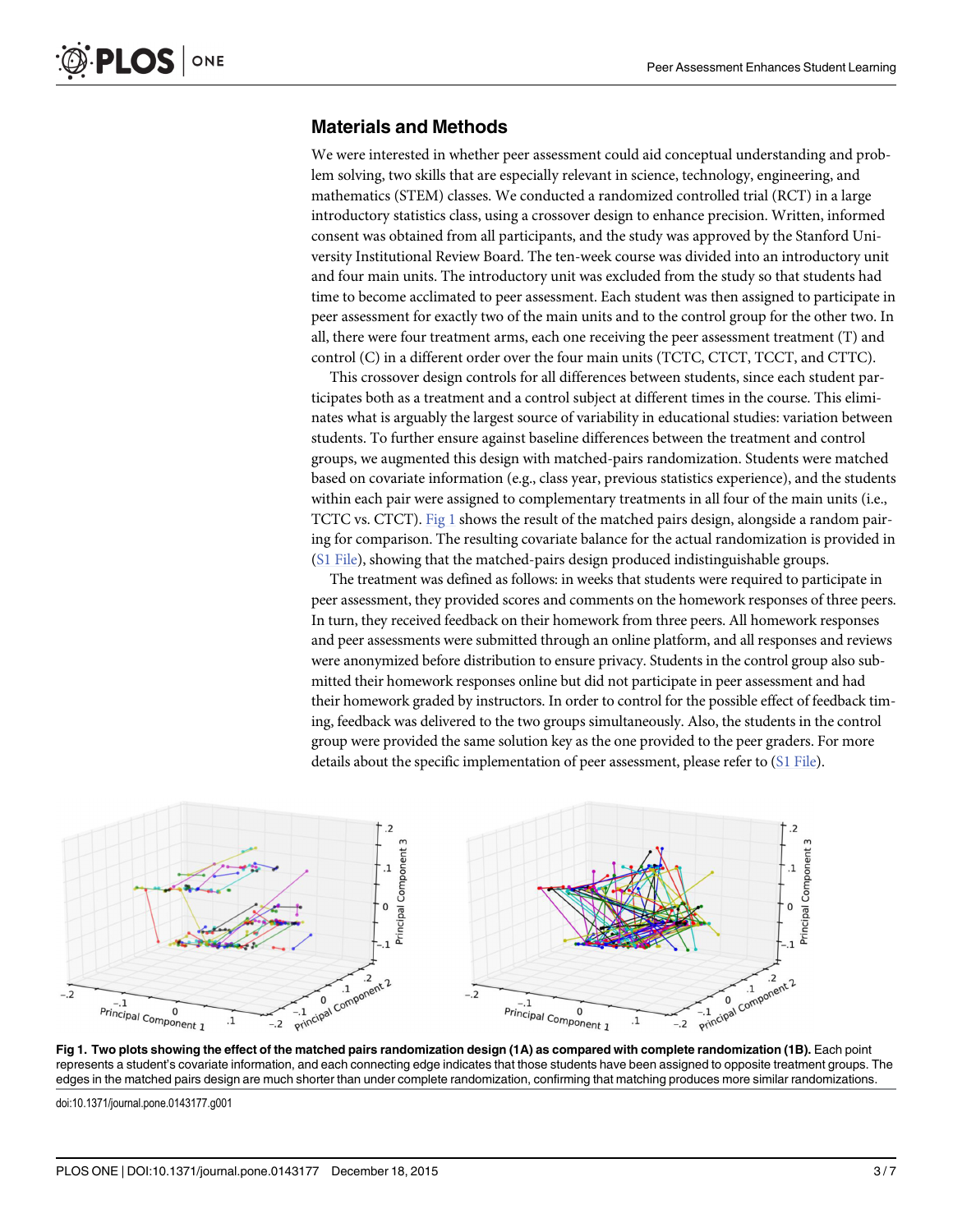<span id="page-3-0"></span>To measure achievement, students completed a quiz after each unit that measured the short-term effect of peer assessment. The students also took a comprehensive final exam that measured longer-term learning. These assessments consisted entirely of free-response questions that required explanations or calculations. The instructors, who were blinded to the treatment groups of the students, graded all assessments to ensure consistency for the purposes of the study.

Finally, the study was fully replicated in a different academic term with a different instructor. The same homework questions were used in the two terms, but different exam questions were used. In all, 148 students participated in the study during the first term (autumn) and 239 students during the second (winter). Because the crossover design should eliminate any student or instructor effects, we pooled the data from the two terms to obtain a single sample of 387 students. However, in the analyses, we excluded any students who failed to comply with the peer assessment treatment or to complete the assessments. This left us with 299 students in the analysis of the unit quiz scores and 320 students in the analysis of the final exam scores. Although excluding non-compliers can sometimes bias the treatment effect, our crossover design ensures that non-compliers are excluded from both the treatment and control groups. As a result, we obtain an unbiased estimate of the treatment effect on the subpopulation of students who would be affected by the peer assessment intervention. A further discussion of this and the definition of compliance can be found in [\(S1 File\)](#page-5-0).

#### **Results**

The students who participated in peer assessment during a given unit performed significantly better on the unit quizzes (Cohen's  $d = .115$ , t(298) = 2.92, p = .002), as compared with students who did not. Students participating in peer assessment also did better on the corresponding questions on the final exam (d = .122, t(319) = 3.03, p = .001), which suggests that the benefits of peer assessment persist over time. These results are summarized in Table 1. In the context of our course, where the standard deviations of exam scores ranged from 15 to 25 percentage points, an effect size of .122 would translate to a 2 to 3 percentage point increase in the average exam score. [Fig 2,](#page-4-0) which depicts the actual distribution of scores for one of the unit quizzes, shows that a modest increase in average score can be practically important.

To understand the magnitude of this effect size, we also calculated the "effect sizes" of wellknown achievement gaps: between males and females, between underrepresented minorities and others, between students with more math background and students with less, etc. These achievement gaps are reported in [Table 2](#page-4-0). We estimated the gap twice, once at the beginning of the course (using quiz 1 scores, which was administered prior to randomization) and again at the end of the course (using final exam scores). We see that the effect size of peer assessment, which is .122, represents about 40% of the gender achievement gap and about 20% of the racial achievement gap, which are persistent challenges in college science classes [\[19](#page-6-0), [20](#page-6-0)]. By comparing the gaps before and after the course, we see also that the course tended to reduce achievement gaps, although we do not have enough evidence to attribute this to the peer assessment intervention.

Table 1. The effect sizes of peer assessment in the short term and long term. (Standard errors are shown in parentheses.)

| <b>Type of Effect</b>                    | <b>Effect Size</b> |
|------------------------------------------|--------------------|
| Short Term (as measured by unit quizzes) | 0.115(0.04)        |
| Long Term (as measured by final exam)    | 0.122(0.04)        |
| doi:10.1371/journal.pone.0143177.t001    |                    |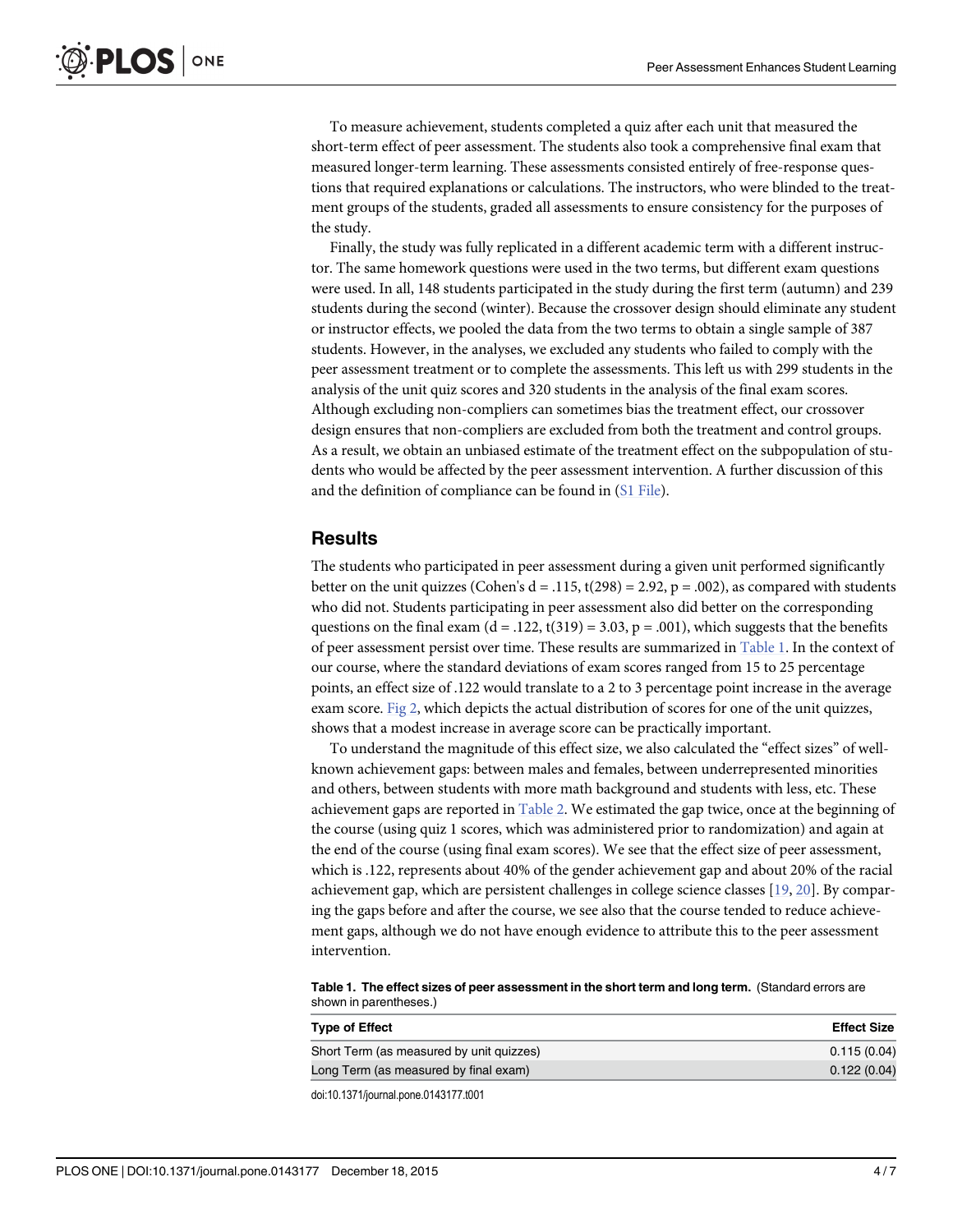<span id="page-4-0"></span>



[Fig 2. D](#page-3-0)istribution of scores for the control (blue) and treatment (red) groups on quiz 5 in the winter quarter. The dashed vertical lines designate the means. (The difference in means on this quiz was 5.9.) Similar plots for all of the quizzes and final exam may be found in ([S1 File](#page-5-0)).

doi:10.1371/journal.pone.0143177.g002

We also surveyed students on their perception of the benefit of peer assessment on a scale from 1 to 5, with 1 indicating "not helpful at all" and 5 indicating "extremely helpful". Although the median student reported finding peer assessment only "somewhat helpful," there was virtually zero correlation  $(r = .01, p = .94)$  between a student's perception of the benefit and the estimated benefit. This lends credence to our concern that surveys may not be the best measure of student learning. A further analysis of student reaction to peer assessment can be found in ([S1 File](#page-5-0)).

#### **Discussion**

This study has established that peer assessment produces concrete gains in student achievement, above and beyond the effect of receiving feedback. Thus, peer assessment is unique among educational interventions in that the usual cost-benefit tradeoff seems not to apply: it saves instructors time, while also benefiting students. This suggests that peer assessment should not be limited to MOOCs and large classes where it is the only option, but that it has a place even in smaller settings where it is not strictly needed.

[Table 2.](#page-3-0) Achievement gaps in our population of students, reported as an effect size. We show the gap before and after the course. (Standard errors are shown in parentheses.) The "before" numbers were calculated using scores on a pre-quiz administered prior to the randomization. The "after" numbers were calculated using scores on the final exam.

| <b>Achievement Gap</b>                                   | Difference before Course | <b>Difference after Course</b> |
|----------------------------------------------------------|--------------------------|--------------------------------|
| Gender achievement gap $(1 = male)$                      | 0.32(0.12)               | 0.13(0.12)                     |
| Racial achievement gap $(1 =$ underrepresented minority) | $-.61(0.14)$             | $-.42(0.13)$                   |
| Statistics background $(1 =$ passed AP stats)            | 0.54(0.11)               | 0.59(0.12)                     |
| Math background $(1 = \text{course beyond calculus})$    | 0.68(0.10)               | 0.54(0.11)                     |
| Class year $(1 =$ upperclassman)                         | 0.22(0.12)               | 0.07(0.11)                     |
| 1.140.40741104404771000                                  |                          |                                |

doi:10.1371/journal.pone.0143177.t002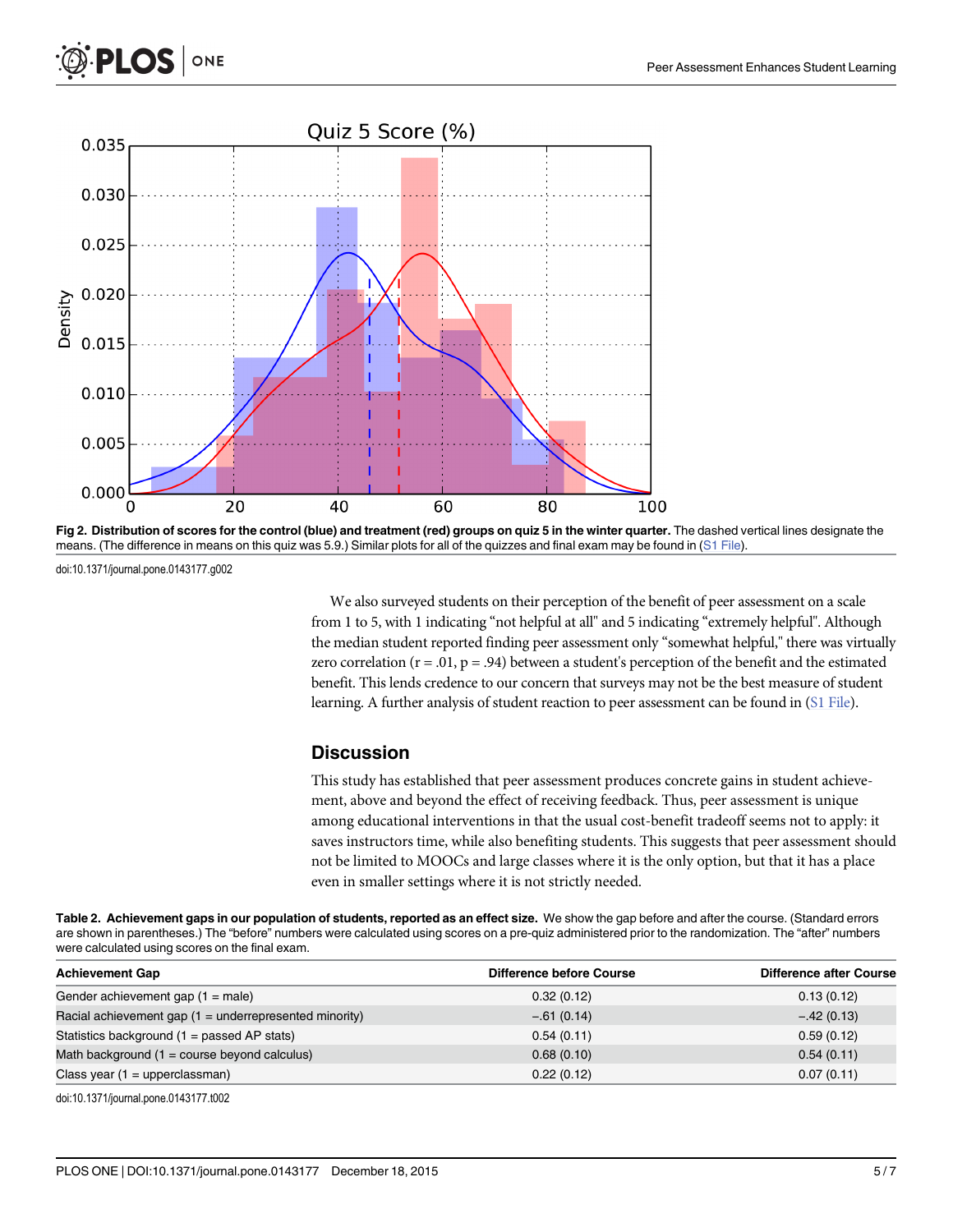<span id="page-5-0"></span>This study is also a demonstration of the role that web-based platforms, such as learning management systems and MOOCs, can play in education research. The ability to personalize an individual's experience using such platforms is easier than in traditional formats. This makes individual-level randomizations, the core of high quality RCTs, much easier. While we have focused on peer assessment specifically, a similar study design could be used to investigate other questions as well. The transformational impact of web-based educational tools may be their ability to facilitate experiments in the classroom, enabling us to obtain unprecedented insight into the learning process.

#### Supporting Information

[S1 File.](http://www.plosone.org/article/fetchSingleRepresentation.action?uri=info:doi/10.1371/journal.pone.0143177.s001) Supplementary Information for Peer assessment enhances student learning. (PDF)

#### Acknowledgments

We are grateful to Sergio Bacallado and Renjie You for discussions, as well as to Zhou Fan, Scott Freeman, Max Grazier-G'sell, and Carl Wieman for their careful reading of our paper and helpful suggestions.

#### Author Contributions

Conceived and designed the experiments: DLS MB GW. Performed the experiments: MB DLS GW NH. Analyzed the data: DLS MB. Contributed reagents/materials/analysis tools: DLS GW. Wrote the paper: DLS MB GW.

#### References

- [1.](#page-0-0) Bangert-Drowns RL, Kulik C-LC, Kulik JA, Morgan M (1991). The instructional effect of feedback in test-like events. Review of Educational Research, 61, 213–238
- [2.](#page-0-0) Hattie J, Timperley H. The Power of Feedback Review of Educational Research, 77, 1 (2007).
- [3.](#page-0-0) Kulik JA, Kulik CC (1988). Timing of feedback and verbal learning. Review of Educational Research, 58(1), 79–97.).
- [4.](#page-0-0) Linn MC, Gerard LF, Ryoo K, Liu L, Rafferty AN (2014). "Computer-guided inquiry to improve science learning." Science, 344, 155–156. doi: [10.1126/science.1245980](http://dx.doi.org/10.1126/science.1245980) PMID: [24723599](http://www.ncbi.nlm.nih.gov/pubmed/24723599)
- [5.](#page-1-0) Leacock C, Chodorow M. Computers and the Humanities. 37, 389 (2003).
- [6.](#page-1-0) von Ahn L, Maurer B, McMillen C, Abraham D, Blum M. reCAPTCHA: human-based character recogni-tion via Web security measures. Science 321, 1465 (2008). doi: [10.1126/science.1160379](http://dx.doi.org/10.1126/science.1160379) PMID: [18703711](http://www.ncbi.nlm.nih.gov/pubmed/18703711)
- [7.](#page-1-0) Cooper S, Khatib F, Treuille A, Barbero J, Lee J, Beenen M, et al. Predicting protein structures with a multiplayer online game. Nature 466, 756 (2010). doi: [10.1038/nature09304](http://dx.doi.org/10.1038/nature09304) PMID: [20686574](http://www.ncbi.nlm.nih.gov/pubmed/20686574)
- [8.](#page-1-0) Falchikov N. Improving assessment through student involvement ( Routledge, 2005).
- [9.](#page-1-0) Kulkarni C, Wei KP, Le H, Cia D, Papadopoulos K, Cheng J, et al. Peer and self assessment in massive online classes. ACM Trans. Comput.-Hum. Interact. 20 (2013).
- [10.](#page-1-0) Topping K. Peer assessment between students in colleges and universities. Rev. Ed. Res. 68, 249 (1998).
- [11.](#page-1-0) Falchikov N, Goldfinch J. Student peer assessment in higher education: a meta-analysis comparing peer and teacher marks. Rev. Ed. Res. 70, 287 (2000).
- [12.](#page-1-0) Bloom BS. The 2 Sigma Problem: The Search for Methods of Group Instruction as Effective as One-to-One Tutoring. Educ. Res. 13, 4 (1984).
- [13.](#page-1-0) Topping KJ. Peer Assessment. Theory into Practice 48, 20 (2009).
- [14.](#page-1-0) Supreme Court of the United States, Owasso v. Falvo (2002).
- [15.](#page-1-0) Tinapple D, Olson L, Sadauska J. CritViz: Web-based software supporting peer critique in large creative classrooms. Bull. IEEE Tech. Com. on Learn. Tech., 15, 1 (2013).